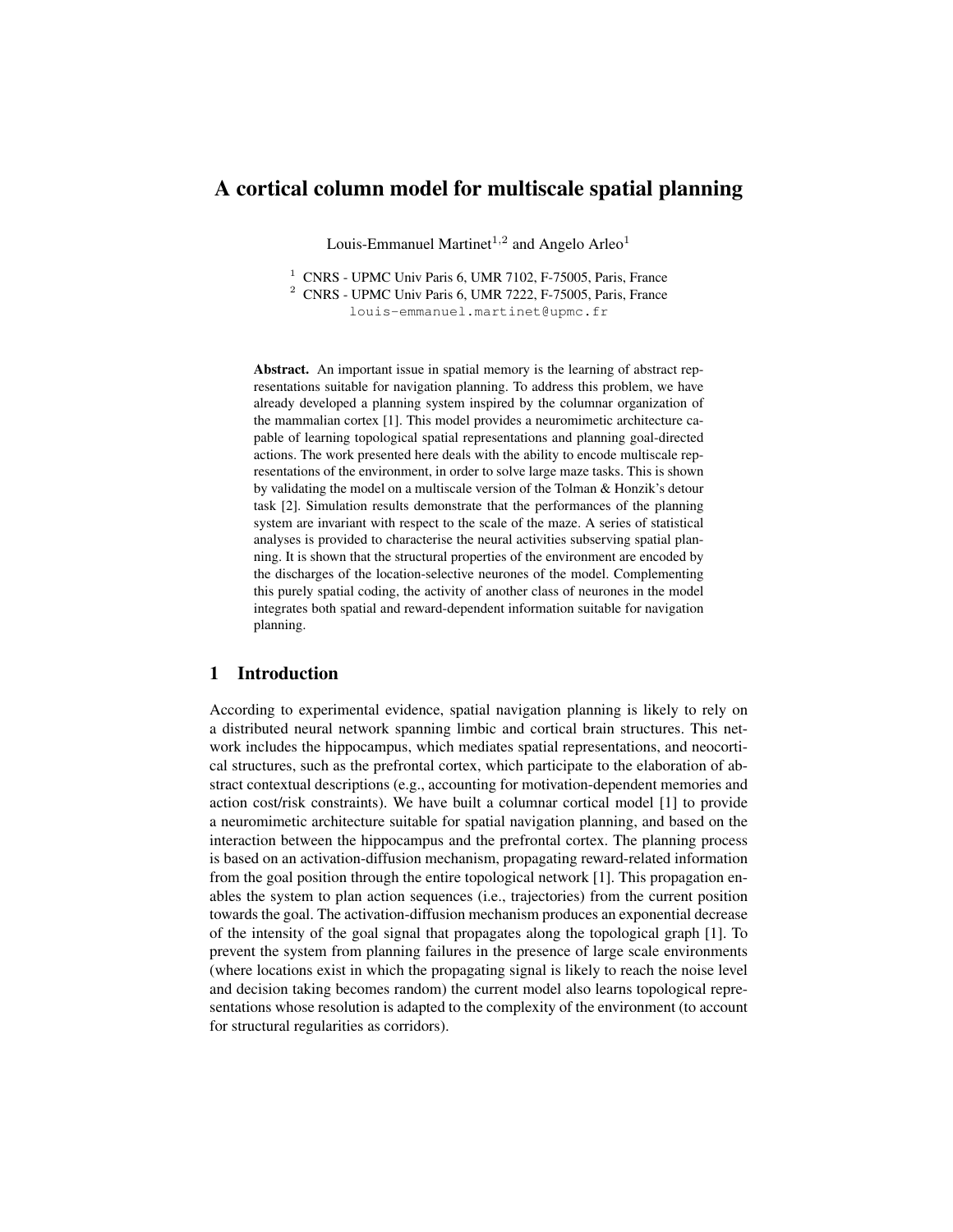A review of theoretical discussions on hierarchical cognitive maps can be found in [3]. McNamara et al. [4] have suggested that human can solve difficult spatial problems by building a hierarchical cognitive map including multiple representations of the same environment at different spatial scales. Moreover, animals may be able to chunk available information and build hierarchical representations to facilitate learning [5–9]. Recently, multiscale spatial representations have been identified at the neural level. For example in the entorhinal cortex, Hafting et al. [10] have shown that grid cells have spatial fields forming a grid of variable resolution. Kjelstrup et al. [11] have provided neural recording of place cell activities in a large maze, supporting the same multiscale coding property in the hippocampus. In our model, we suggest that this kind of multiscale representations should also be found in the neocortical areas such as the prefrontal cortex, commonly associated with high-level cognitive processes.

## 2 Methods

## 2.1 Topological Map Learning and Action Planning with a Column Model

Existing cortical column models (from earlier, e.g. [12, 13], to most recent, e.g. [14]) focus on either the cytoarchitecture of the column or the functional aspect of columnar computation. Our model lies between these two extremes, i.e. it attempts to relate the columnar organization to the behavioral response based on a bioinspired (highly simplified) neural network model. The basic components of our column model and its learning principles have been previously presented [1]. To summarise, an unsupervised learning scheme is employed to make each column encode a specific spatial location  $s \in S$ . Within a column, a set of minicolumns are selective for all the state-action pairs  $(s, a_1...N) \in S \times A$  experienced by the animat at location s. During navigation planning, all the minicolumns of a column compete with each other to locally infer the most appropriate goal-directed action.

Compared to our previous model [1], the columnar structure has been refined in order to provide a better understanding of the dynamics of the planning system and to improve its biological plausibility. In the model presented here (Fig. 1A), a column consists of three computational units S, P and V and a set of minicolumns, each of which consists of two units Q and D. S neurones are meant to encode a compact state-space representation from the location-selective activities of hippocampal place cells [15]. The simulated place cells provide the system with a continuous distributed and redundant allocentric state-space representation  $S$  [16–18]. Q and V neurones are responsible for encoding respectively the quality (i.e. the efficiency) of an action given a state and the value of a state regarding its distance to the goal. D neurones integrate spatial and reward-related information to code for the best local decision in their discharges. P neurones are used to propagate the path signal encoding the plan from a given position to the goal. The discharge of these units simulates the mean firing activity of a population of cortical neurones either in supragranular layers II-III (for S, P, V and Q neurones), or in infragranular layers V-VI (for D neurones).

The planning process mediated by the columnar network (see example in Fig. 1A-B) is inspired by Burnod's activation-diffusion mechanism [19]. During trajectory planning, the unit V of the column corresponding to the goal location is activated via a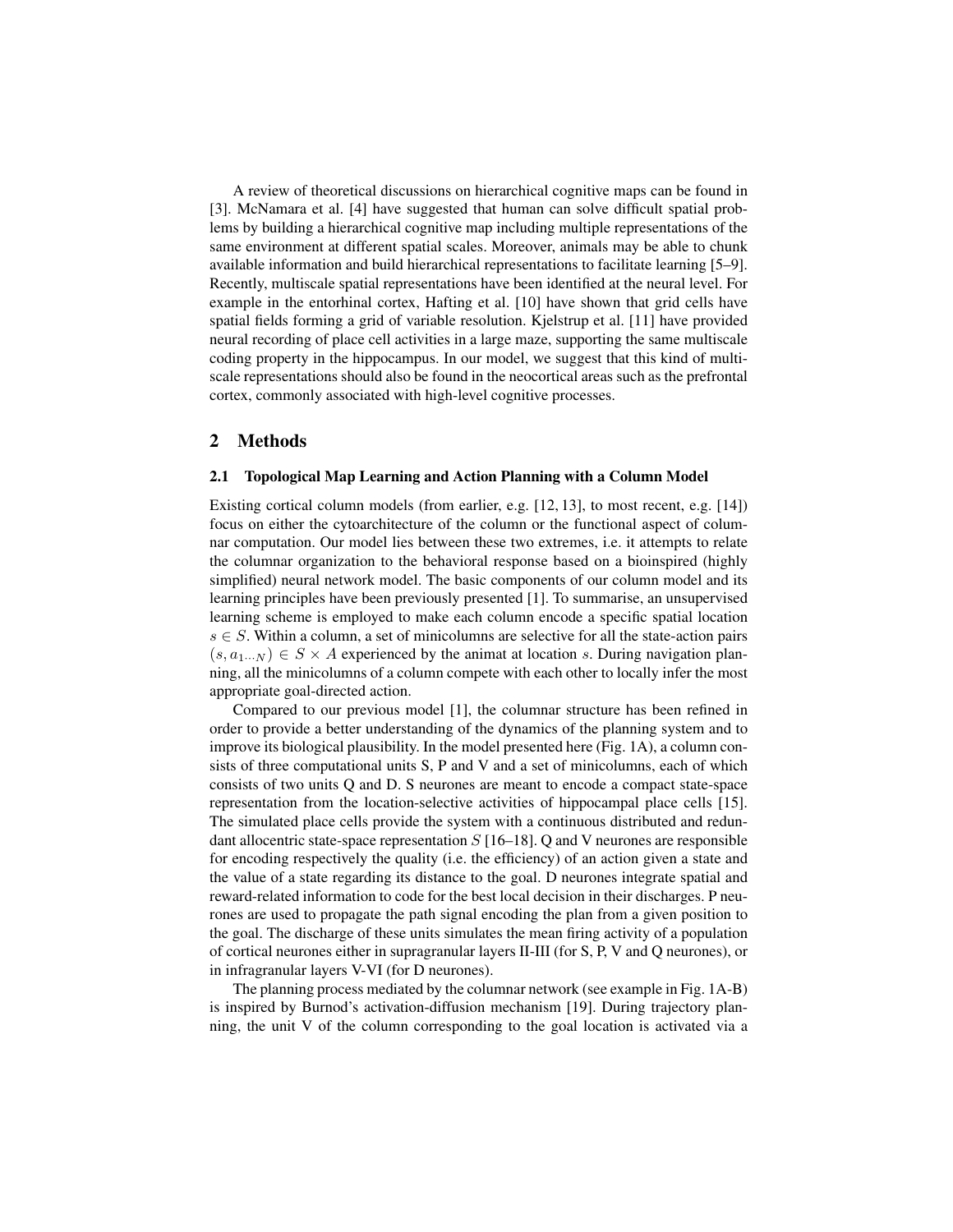

Fig. 1. (A-B) The cortical model and the implementation of the activation-diffusion process. Columns consist of three supragranular layer units (S, P, V) and a set of minicolumns containing a supragranular (Q) and an infragranular (D) layer unit. (A) back-propagation of the motivational signal through the network of Q and V neurones. (B) forward-propagation of the goal-directed action signal through the P and D neurones. (C) Top-down and bottom-up connections between a  $L_1$  column (bottom) and a  $L_2$  column (top).  $\Phi$  is a modulatory signal indicating variation in the high level context. (D) Topological connections are also learnt in the  $L_2$  network (on this picture, connections detailed in (C) are summarized by a bidirectional arrow.

motivational signal. Then, this reward-related activity is back-propagated through the network via the V and Q units (Fig. 1A). Q neurones convey this goal-related information to D units, where it is integrated with the spatial information coming from S and P units. When the back-propagated goal signal reaches the column selective for the current position s, the D unit becomes active and triggers the forward propagation of a goal-directed signal through projections  $\mathbf{w}^l$  (Fig. 1B).

Notice that each  $w^u$  synapse attenuates the back-propagated goal signal. Thus, the smaller the number of synaptic relays, the stronger the goal signal received by the Q neurones of the column corresponding to the current location s. Since the receptive fields of the model columns are distributed uniformly over the environment by the unsupervised learning scheme [1], the intensity of the goal signal at a location s is roughly proportional to the distance the the target. Thus, goal-related metrical information is encoded implicitly by the network, which is is fundamental in order to select the shortest pathway to the target.

#### 2.2 Dealing with large scale environments

Let us denote population  $L_1$  the previous cortical column population receiving spatial inputs from the hippocampus. A second population  $L_2$  of columns is learnt by the current model to encode a large scale map adapted to the size of the environment. The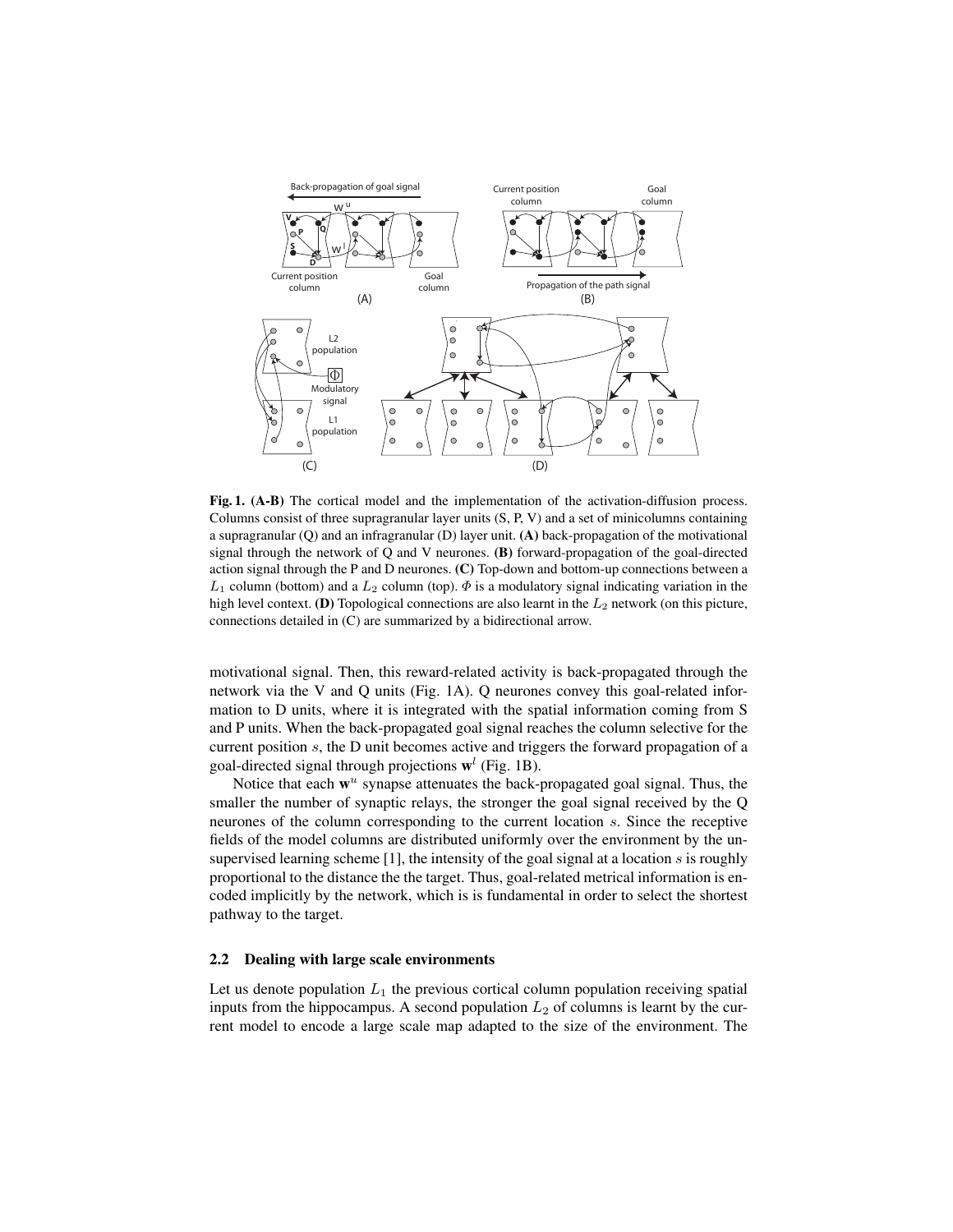learning algorithm is based on a measure that can define the boundaries between the high scale states. Here, we use a very simple mechanism suited for mazes with corridors, but the overall principle remains the same. A signal  $\Phi$  is introduced to encode a change in the egocentric locomotion:  $\Phi = 1$  when the animat is going straight and  $\Phi = 0$  when it turns. This signal conveys relevant information to extract subpart of corridors in a maze.  $L_2$  columns and minicolumns are the same generic computational units as in  $L_1$  network but they are receiving afferents from  $L_1$  columns modulated by the gating signal  $\Phi$  (Fig. 1C). This "boundary" signal introduces a locomotion-dependent bias in the spatial selectivity of S neurones, such that the morphological properties of the environment (e.g., alleys in a maze) can be encoded by the  $L_2$  topological map explicitly. An unsupervised growing network scheme is being employed to recruit  $L_2$ columns similarly to the  $L_1$  population. Additional top-down connections are created from  $L_2$  to  $L_1$  so that the former population can exert a top-down modulation on the P and V neurones of the  $L_1$  population (Fig. 1C), enabling the planning process at the level of  $L_1$  to cope with the decreasing back-propagating signal. This is achieved simply by enhancing the transfer function of P and V units in  $L_1$  with a positive factor.

Because the size of high scale states will not be homogeneous as opposed to the state representation in  $L_1$ , a more flexible topological learning must be employed to account for the distance between any state and the goal. To solve this issue, two sets of bottom-up weights are used to convey the goal-distance information estimated at the level of the  $L_1$  network by the activity of its Q and P units (Fig. 1D). This input is used to learn the lateral weights  $w^l$  and  $w^u$  in the population  $L_2$ , so that the activity of a V unit in  $L_2$  is correctly correlated with the distance of the high scale to the goal thanks to the information encoded in  $L_1$ . In other words, planning computations propagated at the level of the  $L_1$  network are available in the  $L_2$  network which uses them to estimate correct goal-distance information. Thus there is a bi-directional (bottom-up and top-down) flow of information between the two populations of columns of the model, making it possible to encode the environment at multiple scales and to solve large maze planning tasks.

## 3 Results

## 3.1 Spatial Behaviour in a Detour Task

In order to validate our multiscale navigation planning system, we chose the classical experimental task proposed by Tolman & Honzik [2], as in our previous work [1]. The main objective of this behavioural protocol was to demonstrate that rodents undergoing a navigation test were able to show some "insights", e.g. to predict the outcome of alternative trajectories leading to a goal location in the presence of blocked pathways. The original Tolman & Honzik's maze and protocol are shown in Fig. 2A. Here we extended its principle by using multiple size of the same maze to test the ability of the model to produce multi-scale topological maps and to solve detour tasks in increasingly larger mazes. Two versions of the Tolman & Honzik's maze were thus used: the classical one and a large one which was four times bigger than the original. For their experiments, Tolman & Honzik used 10 rats with no previous training. In our simulations, we examined three sets of 40 simulated animats solving respectively the classical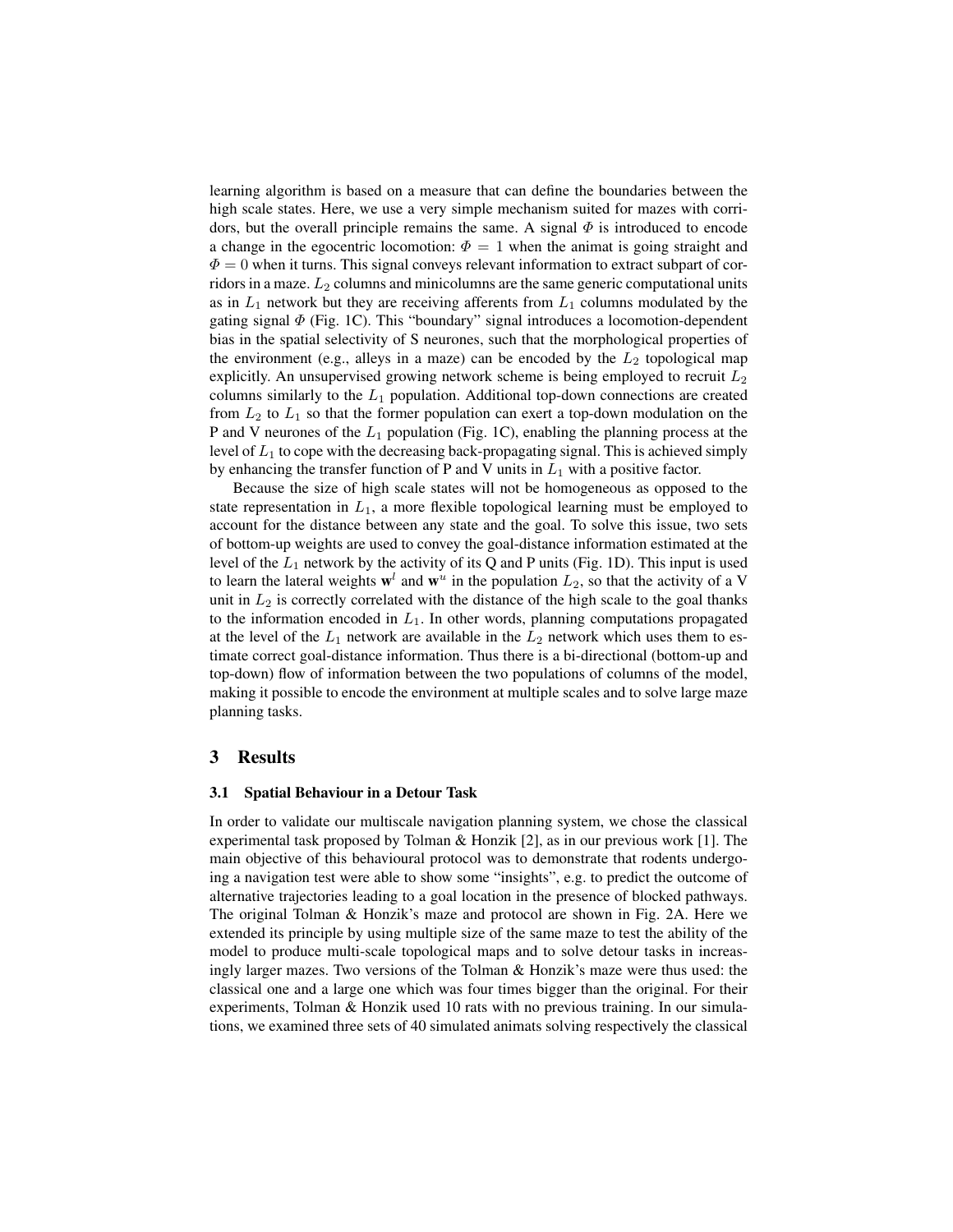

Fig. 2. (A) Tolman & Honzik's maze (adapted from [2]). The gate near the second intersection prevented rats from going from right to left. (B-C) Behavioural results for the Tolman & Honzik's maze represented as the mean number (averaged over 40 animats) of transits through P2 and P3 during Day 2-14 (A) or Day 15 (B). Several sizes of the maze are used: normal and large (four time bigger). In the case of normal and large protocol, no multiscale learning was used, unlike in the large\* protocol.

and the large Tolman & Honzik's protocol. In this series of experiments, the top-down influence of the  $L_2$  was discarded to show how the size of the maze progressively impaired the performance of animats in the absence of a compensatory neural adaptation. We also ran a set of 40 experiments in the large maze allowing the top-down influence of the high-scale cognitive map over the planning process (large\* protocol). Here we focus on the multiscale aspect of the task, because we have already shown in [1] that the cortical column could reproduce the original results by Tolman & Honzik's maze. We assessed the statistical significance of the results by means of an ANOVA analysis (the significant threshold was set at  $10^{-2}$ , i.e.  $p < 0.01$  was considered significant).

*Day 1.* During the first 12 training trials, the animats learnt the topology of the maze and planned their navigation trajectory in the absence of both block A and B. Similar to Tolman & Honzik's findings, our results in all size of maze (normal, large and large\*) show that the model learnt to select the shortest goal-directed pathway P1 significantly more frequently than the alternative trajectories P2, P3 (ANOVA,  $p < 0.0001$  for all mazes). However, for the large protocols (but not for large\*), the size of this maze began to induce few mistakes, as shown by its lower median value of Path 1 selection.

*Days 2-14.* During this training phase (consisting of 156 trials), a block was introduced at location A, which forced the animats to update their topological maps dynamically, and to plan a *detour* to the goal. P1 was ignored in this analysis (similarly to Tolman & Honzik's analysis) because blocked. The results reported by Tolman & Honzik provided strong evidence for a preference for the shortest *detour* path P2. Consistently, in our simulations (Fig. 2B) we observed a significantly larger number of transits through P2 compared to P3 for normal and large\* cases (ANOVA,  $p < 0.0001$ ), but this was hardly significant for the large protocol with a mean number of selected P3 very closed to P2 (ANOVA,  $p < 0.0082$ ). This low performance was very closed to the behavior of an animat turning randomly toward Path 2 or Path 3.

*Day 15.* Seven probe trials were performed during the 15th day of the simulated protocol, by removing the block A and adding a new block at location B. This manipulation aimed at testing the "insight" working hypothesis: after a first run through the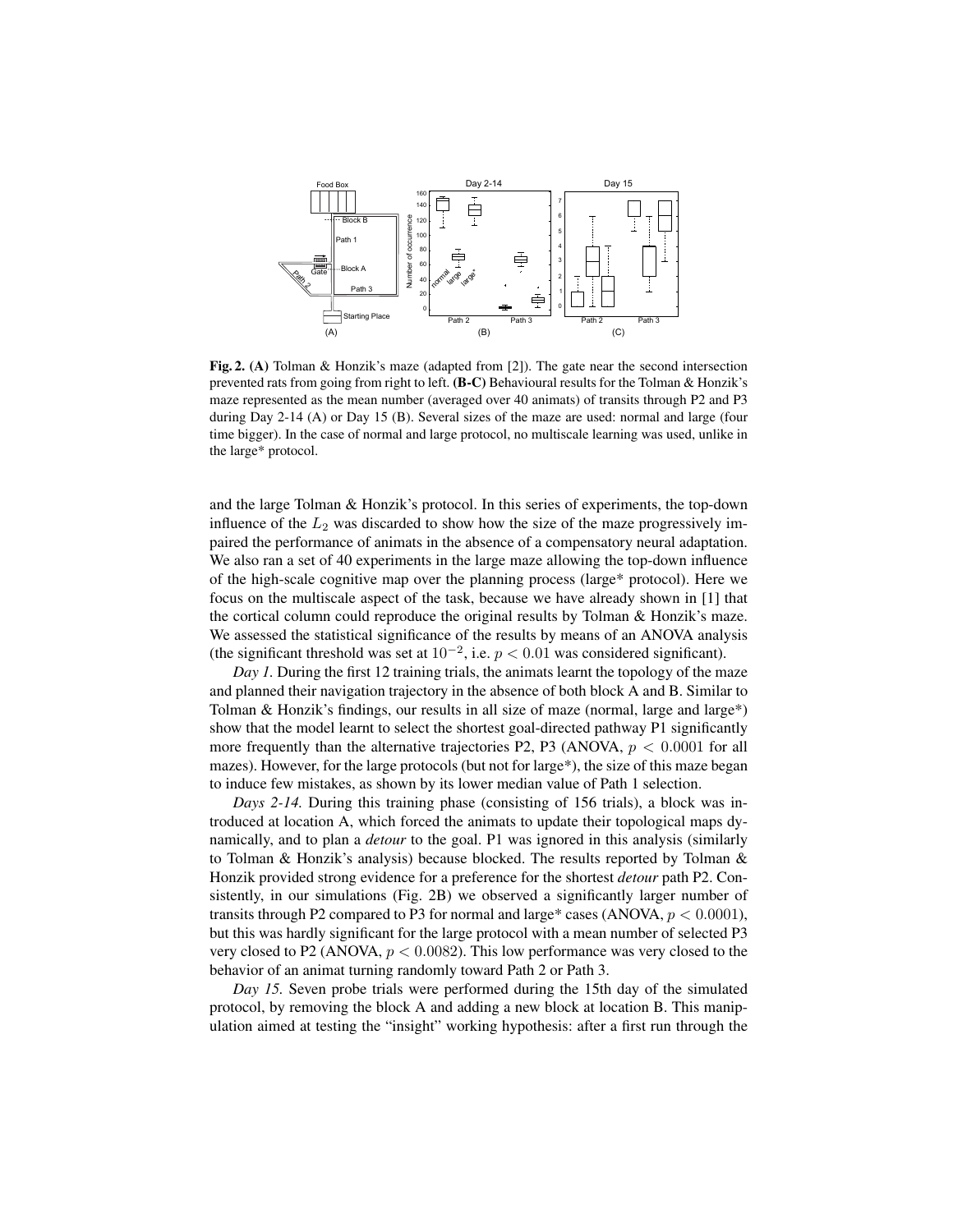shortest path P1 and after having encountered the unexpected block B, will animats try P2 (wrong behaviour) or will they go directly through P3 (correct behaviour)? According to Tolman & Honzik's results, rats behaved as predicted by the insight hypothesis, i.e. they tended to select the longer but effective P3. Our probe test simulation results are shown in Fig. 2C. Similar to rats, the animats exhibited a significant preference for P3 compared to P2 (ANOVA,  $p < 0.0001$ ) for normal and large\* cases. However this probe test was a failure for large, where the number of P3 choices was not significantly different from the number of P2 choices (ANOVA,  $p < 0.6756$ ).

Taken together, these results clearly show an impaired performance proportional to the size of the maze, which can be overcome thanks to an adaptive multiscale representation fitting the structure of the maze and providing a top-down modulation of the activation-diffusion mechanism.

#### 3.2 Analysis of Neural Activities

For all the simulations, we used pools of 600 units for each type of neurones (S, P, D, V, Q and HP). A series of analyses, partially based on the same theoretical tools as in [1], was done to characterise the neural activities subserving the behavioural responses of the system. The set of stimuli  $S$  consisted of the places visited by the animat. For the analyses, the continuous two-dimensional input space was discretized, with each location  $s \in S$  defined as a 5 x 5 cm square region of the environment.

First, spatial neural activities from three populations were recorded during the large Tolman & Honzik's task: HP cells and S units from  $L_1$  population as well as from  $L_2$ population. In our previous work, we have shown that the cortical column model (i.e., the  $L_1$  population) was able to build a more compact spatial representation storing the main part of the spatial information [1]. Here we focus on the spatial properties of the  $L_2$ population compared to  $L_1$  and HP neurones. Fig. 3 conveys a clear information on the population distinction between S units of  $L_1$  and  $L_2$ : *(i)* fewer units of  $L_2$  are necessary to represent the same environment (Fig. 3A, ANOVA,  $p < 0.0001$ ), *(ii)* according to their spatial density measure [1, 20], their receptive fields are less redundant (Fig. 3B, ANOVA,  $p < 0.0001$ ), and *(iii)* the distribution of  $L_2$  population responses is sparser than for  $L_1$  (Fig. 3C, ANOVA,  $p < 0.0001$ ) as shown by its kurtosis value [1, 20], i.e. fewer neurones of population  $L_2$  were, on average, responding to a given stimulus  $s$ simultaneously. These results suggest that the  $L_2$  cortical column network was able to provide an even sparser state-space population coding than  $L_1$  population. Note that the density is strictly greater than 0 for  $L_2$ , thus every place of the maze are represented by the neural network.

In a second series of analyses, we focused on the activity of single cells, and we recorded the receptive fields of the three types of units. Figs. 3E displays some samples of place fields for the three populations. What is mostly remarkable here is the firing properties of  $L_2$  state neurones: after learning, the activity of these units capture some structural properties of the environment (i.e., corridors organization). A quantitative analysis of this property was performed: the mean size of place fields (computed as the number of contiguous pixels with the firing rate above the grand mean rate plus the standard deviation [21]) was indeed significantly bigger than for  $L_2$  units (Fig. 3F, ANOVA,  $p < 0.0001$ ). Coherently their responses were the least sparse ones across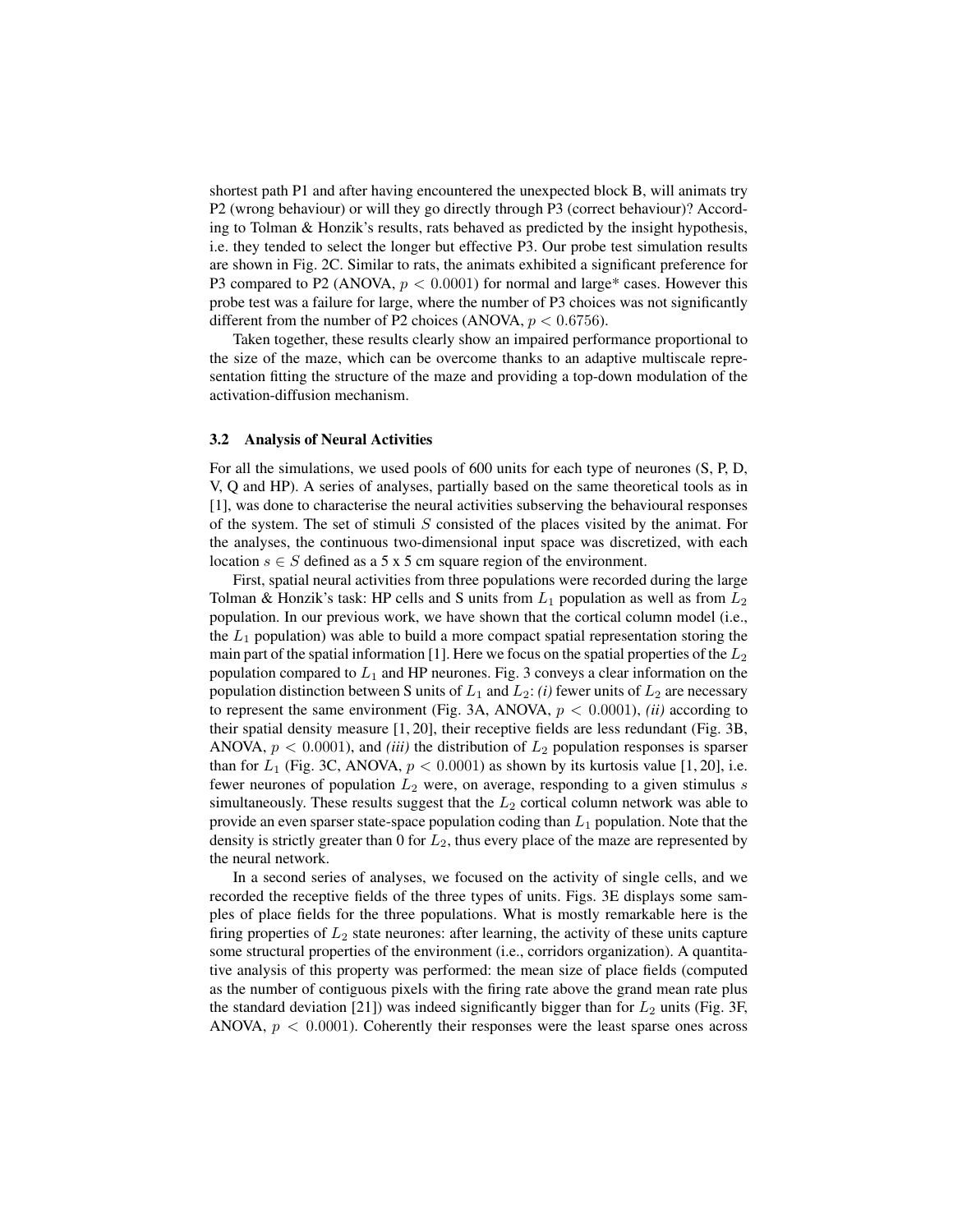

Fig. 3. Spatial correlates (A-D) Population spatial properties for HP cells,  $L_1$  cortical S units and  $L_1$  cortical S units: number of recruited units during the task, spatial density of the receptive fields, population kurtosis and population spatial mutual information. (E) Samples of receptive fields of three units from each population studied here. (F-I) Single cell spatial properties for HP cells,  $L_1$  cortical S units and  $L_1$  cortical S units: size of receptive fields, lifetime kurtosis, single unit spatial mutual information and information sparseness computed as the ratio between population information and the sum of single cell information.

the time (Fig. 3G, ANOVA,  $p < 0.0001$ ) according to their low lifetime kurtosis [1, 20]. Here the results tend to differ from our previous study [1]: the mean size of place cell receptive fields was indeed significantly lower than for  $L_1$  cortical units (ANOVA,  $p < 0.0001$ , and coherently their responses were the sparsest ones across the time (ANOVA,  $p < 0.0001$ ). The difference with our previous results can be simply explain by the change of synaptic input function for the cortical neurones, which tends to broader the range of responses for  $L_1$  S units. In fact, these new results receive support from experimental data by [21]: these authors measured field size for place cells and prefrontal neurones in rats solving a navigational task, showing that the former were significantly smaller than the latter.

We also used an information theoretic analysis [22]: the *mutual information*  $MI(S; R)$ between neural responses  $R$  and spatial locations  $S$  allowed us to quantify the spatial information content of a neural code, i.e. how much could be learnt about the animat's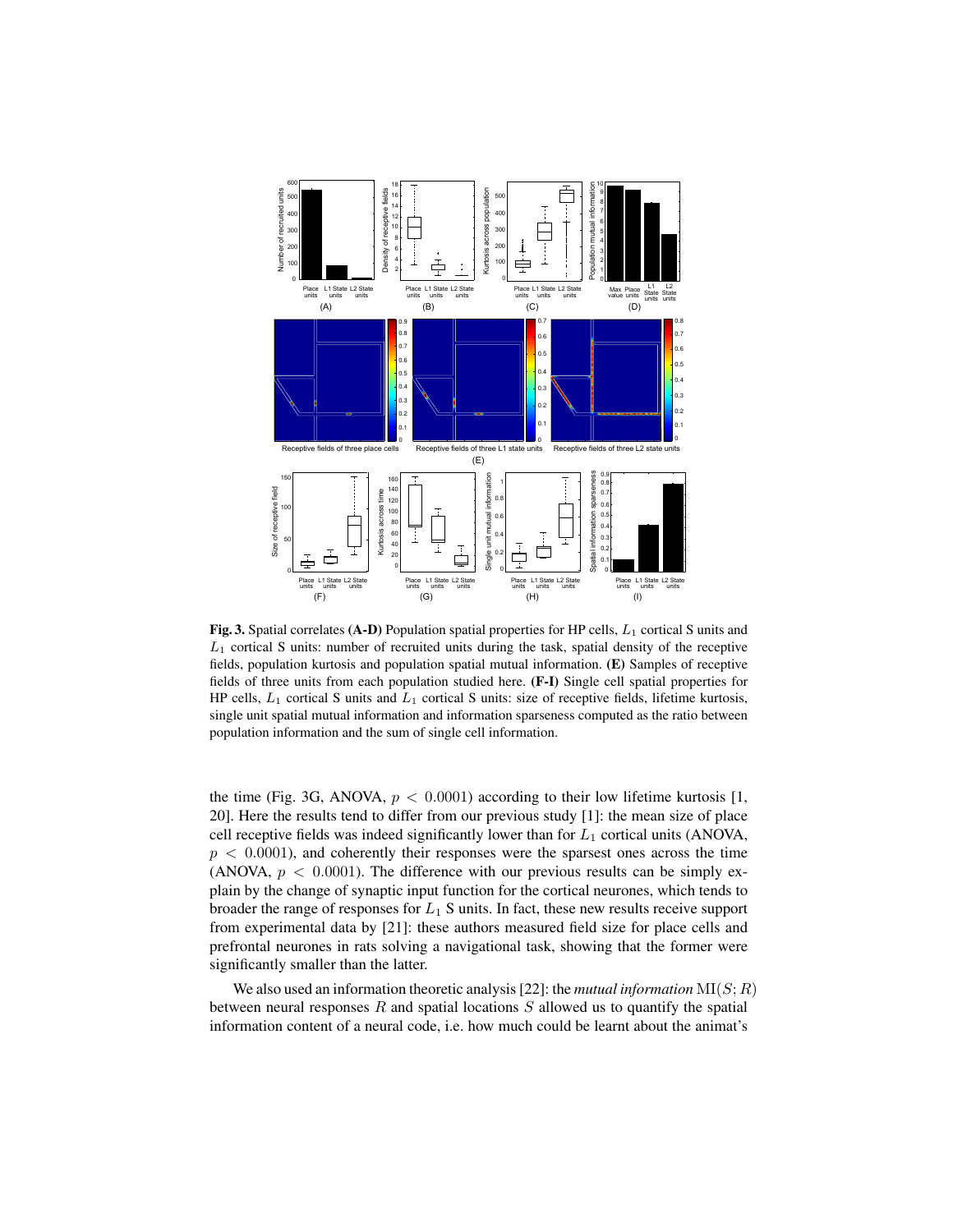position s by observing the neural responses r. It was evaluated for single units as well as for a whole population of neurones (in that case,  $r$  was a vector of firing rates), and the ratio between these two values was used to assess the level of sparseness of spatial information. The results of our information theoretic analysis are consistent with these properties. Indeed,  $L_2$  state units responding to a broader range of spatial stimuli, their single neurone mutual information is much higher (Fig. 3H, ANOVA,  $p < 0.0001$ ). The spatial mutual information computed for the whole population of place cells,  $L_1$  and  $L_2$  state units (Fig. 3D) demonstrate a larger information content for the HP population (ANOVA,  $p < 0.0001$ ), which may look in contradiction with the single cell mutual information. However they quantify quite different properties. As mentioned, the latter is related to the range of stimuli that make a cell fire, as well as the variability of this discharge. The population spatial information indicates that, for the binning procedure applied in this analysis, the place cell population is far more precise to encode a position (because its high redundancy). In comparison, state neurones in  $L_2$  population encode a very coarse spatial information. This is coherent with our initial goal of building a more compact representation accounting only for the main properties of the environment (here the corridors). Finally, when computing the information sparseness (i.e. the ratio between population information and the sum of single cell information), it appears that the information content was more redundant for place cells (Fig. 3I, ANOVA  $p < 0.0001$ , meaning that many of them encoded the same information. Although loosing a part of the population spatial information, the cortical population achieved a better coding scheme, maximizing the coding role of each units, particularly for the  $L_2$ population.

Our second objective here is to show how information relevant for planning are encoded in the neural network. It is first necessary to demonstrate that the V population of the cortical model encodes a pseudo-distance to the goal. As such, we need to show that responses of V units belonging to columns selective for places situated at different distances of the goal are not ambiguous, are anti-correlated with the distance. The first point is demonstrated in Fig. 4, in comparison with S units. Finding the selectivity of the latter is easy in the spatial domain (see previous paragraph), however that is not the case for V units. Instead, it is necessary to observe their firing frequency preferences to see that their responses are not overlapping (Fig. 4A), unlike S units (Fig. 4B). This is confirmed by a redundancy and a population kurtosis analysis showing the much sparser responses of V units in the frequency domain compared to the spatial domain (ANOVA,  $p < 0.0001$ ), with an opposite effect for S units (ANOVA,  $p < 0.0001$ ). The second property of distance anti-correlation is shown on the Fig. 4D, with or without the effect of the high-scale cortical population. This last study observed the effect of the top-down modulation exert by population  $L_2$  V units over the propagating activity at the level of  $L_1$ . Indeed, we remind that one motivation for this extension of the model was the possibility to deal with large environments. We have shown behaviourally that the model was able to adapt to them. Fig. 4D is a direct evidence of the neural effect of this top-down modulation. Without any modulation, the strength of V units discharge fall exponentially with the distance of the column from the goal position. At a given point, this fast decreasing propagating activity will reach the neural noise level. From that point, only random decisions will be made because there will not be any correlation left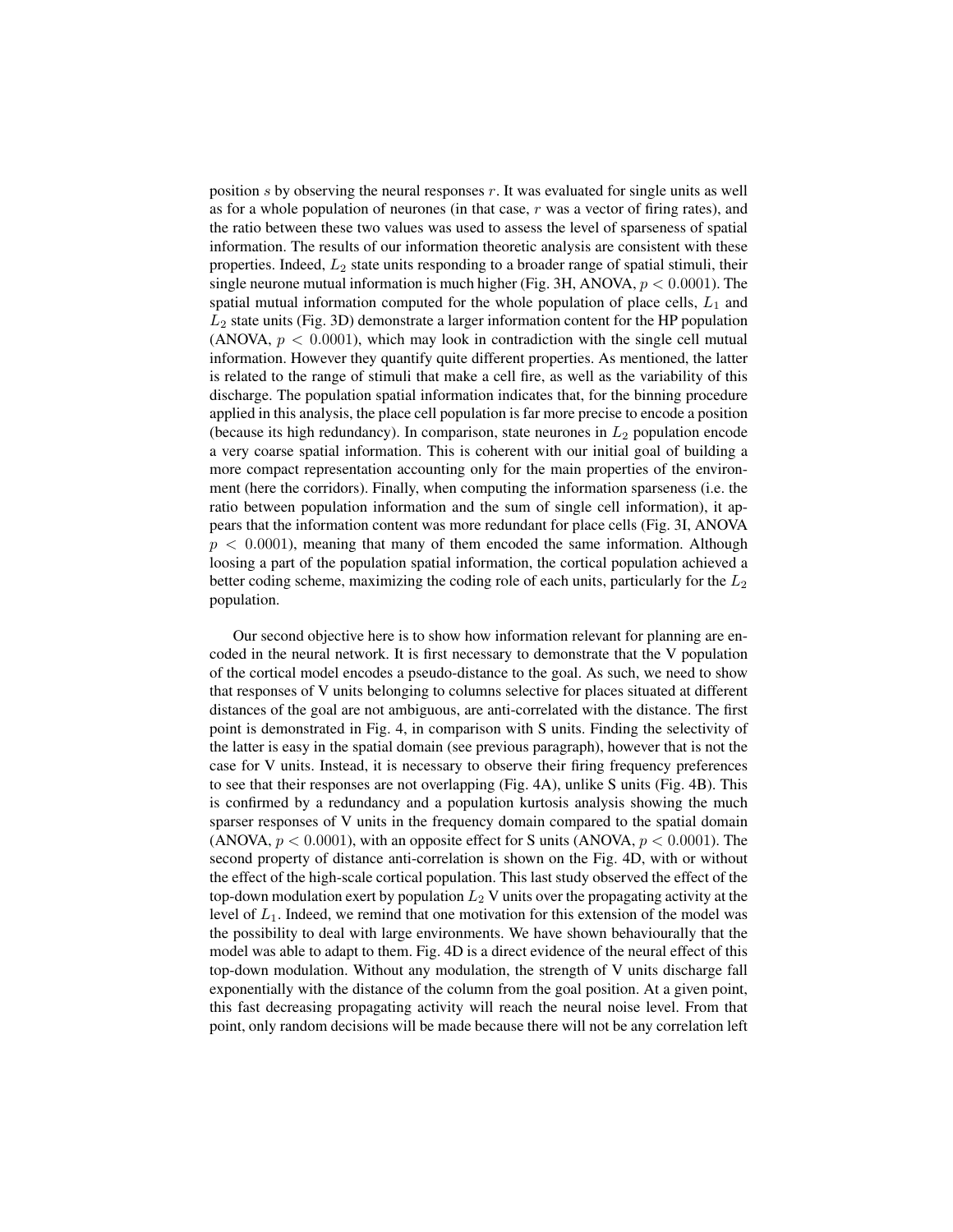![](_page_8_Figure_0.jpeg)

Fig. 4. (A) Activities of 12 V units (left: spatial activity, right: histogram of firing rates. (B) Activities of 12 S units. (C) Activities of 3 pairs of (Q,D) units belonging to the same minicolumn for two phase of the protocol where a block is introduced in the maze. (D) Effect of the top-down modulation exert by population  $L_2$  V units over the propagating activity at the level of  $L_1$  V unit population.

between the firing activity and the real distance to the goal (e.g., the low performance on Day 15 for the large protocol). When a top-down modulation is present, the decreasing effect becomes piecewise linear, each subpart corresponding to a high scale zone encoded by a  $L_2$  column.

Reward-related V units ans location-selective S units convey their information into the D neurones which integrate them into activities reflecting the selection of action (Fig. 4C). We remind that each minicolumn of the model is supposed to encode a specific state-action pair  $(s, a)$ . As such, Q units encode the distance to the goal if a is selected at s, and D units integrate spatial information indicating the current position with this reward information. It can be seen on Fig. 4C at  $t = 6s$  of the Day 2 Trial 1 that the animat has updated its connectivity in the cortical network to represent the presence of the block A. Thus, the previous best choice Path 1, represented by the best pair  $(Q_1, D_1)$  at  $t \approx 4s$  is not correct anymore at  $t \approx 7s$ : Path 2 is now the best alternative as shown by the best pair  $(Q_2, D_2)$ . The same mechanism occurs on Day 15 Trial 1, with Path 3 represented by  $(Q_3, D_3)$  becoming the best choice. Taken together,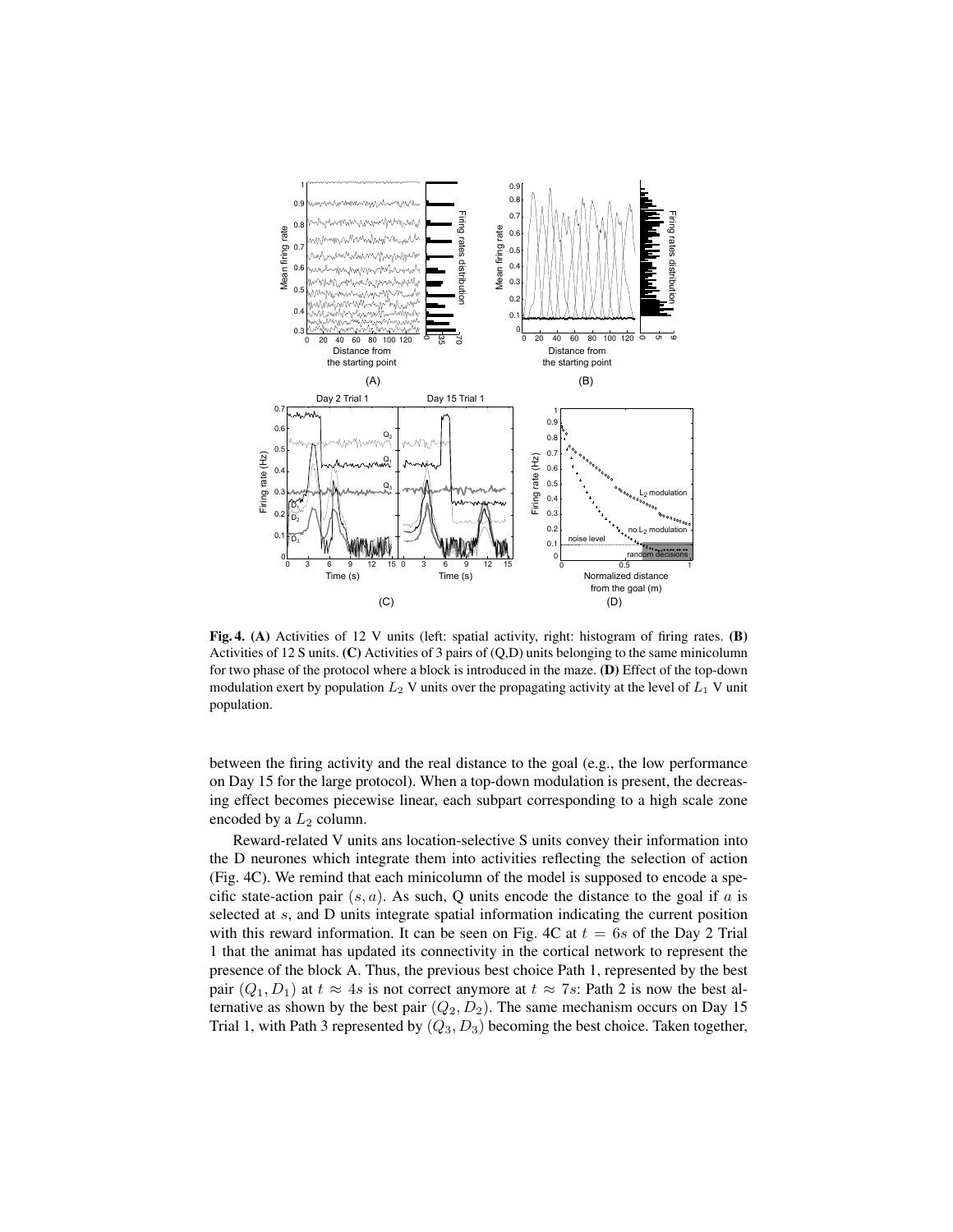all these analyses demonstrate that the network encodes enough behavioural information, including distance-to-goal and best alternative information, to solve a planning navigation task

## 3.3 Conclusion

We presented a multiscale extension of our previous cortical column model for spatial navigation. It enables the encoding of cognitive map whose resolution fits the structure of the environment (e.g., corridors). As a consequence, the model is provided with a better adaptability in large mazes (e.g., in the presence of a maze four times larger than the original Tolman & Honzik's one), thanks to a top-down modulation regulating the activation-diffusion process. The model also unravel the possible links between the single unit level and the behavioural level relevant to the learning of the task (e.g., to the selection of the shortest path to the reward). Our neural response analysis suggests how the interplay between the model hippocampus and the prefrontal cortex can yield to the encoding of manifold information pertinent to the spatial planning function, including for example distance-to-goal correlates.

The model is currently being validated by comparing simulated neural response patterns against those obtained by in vivo electrophysiological recordings from the hippocampus and the prefrontal cortex of freely moving rats [23]. This comparative study aims at providing new insights on the interaction between the hippocampus and the prefrontal cortex. In addition, an ongoing work in coordination with experimentalists [23] attempts to study the learning processes related to spatial memory, such as declarative memory consolidation occurring during sleep. This will possibly lead to testable predictions about the formation of memory traces relevant to spatial behaviour.

Acknowledgments. Funded by the EC Integrated Project ICEA, IST-027819-IP.

## References

- 1. Martinet, L.E., Passot, J.B., Fouque, B., Meyer, J.A., Arleo, A.: Map-based spatial navigation: A cortical column model for action planning. Volume 5248 of Lecture Notes in Computer Science., Freksa, C.; et al. (2008) 39–55
- 2. Tolman, E.C., Honzik, C.H.: "Insight" in rats. Univ. Calif. Publ. Psychol. 4(14) (1930) 215–232
- 3. Schmajuk, N., Voicu, H.: Exploration and navigation using hierarchical cognitive maps. In: Animal Spatial Cognition: Comparative, Neural, and Computational Approaches., Available: www.pigeon.psy.tufts.edu/asc/schmajuk/ (2006)
- 4. McNamara, T.P., Hardy, J.K., Hirtle, S.C.: Subjective hierarchies in spatial memory. J Exp Psychol Learn Mem Cogn 15(2) (1989) 211–227
- 5. Dallal, N.L., Meck, W.H.: Hierarchical structures: chunking by food type facilitates spatial memory. J Exp Psychol Anim Behav Process 16(1) (1990) 69–84
- 6. Fountain, S.B., Rowan, J.D.: Coding of hierarchical versus linear pattern structure in rats and humans. J Exp Psychol Anim Behav Process 21(3) (1995) 187–202
- 7. Macuda, T., Roberts, W.A.: Further evidence for hierarchical chunking in rat spatial memory. J Exp Psychol Anim Behav Process 21(1) (1995) 20–32